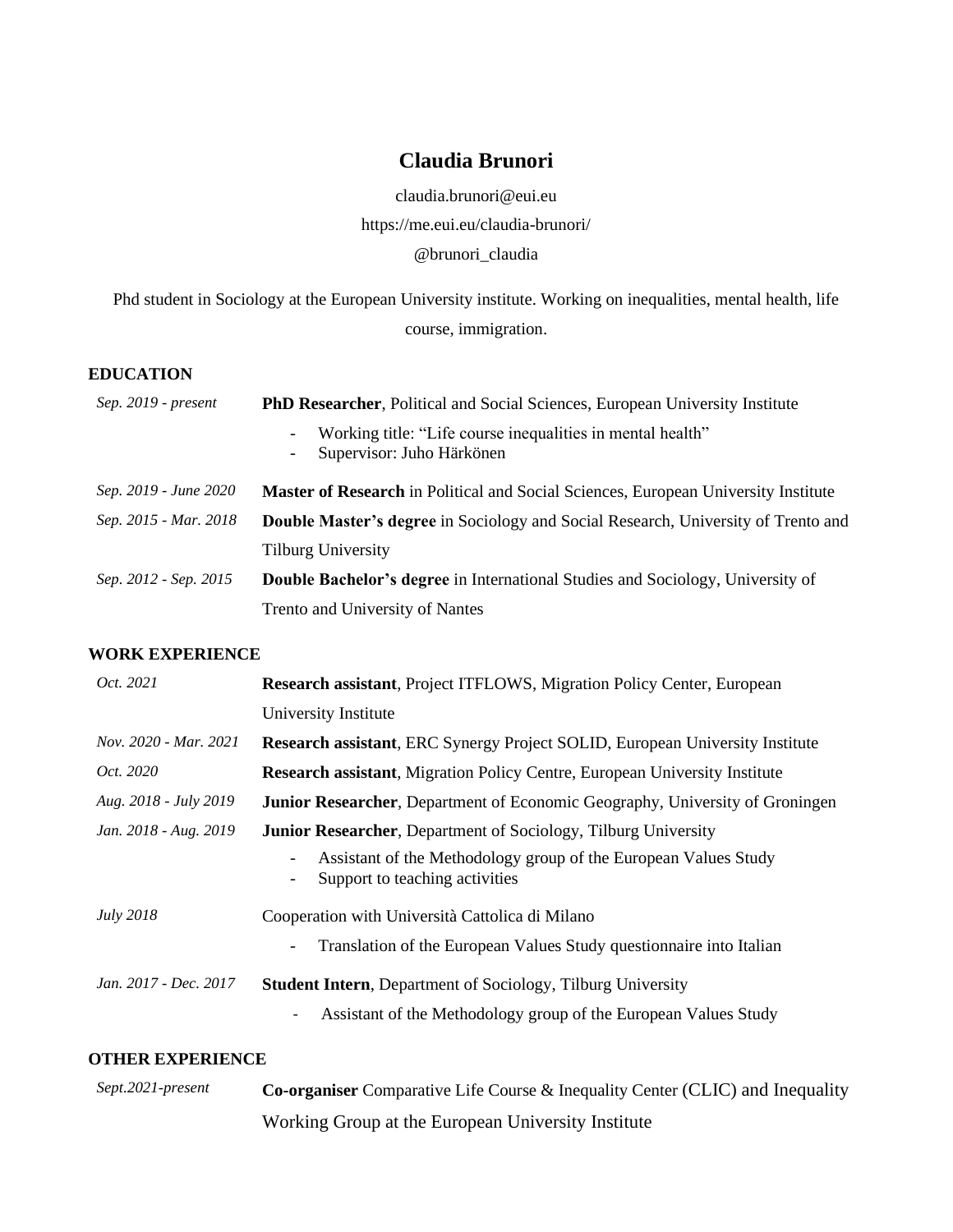#### **COMPLEMENTARY EDUCATION**

| Nov. 2021       | <b>TN square winter school</b> on Health inequalities, family and labour market dynamics |
|-----------------|------------------------------------------------------------------------------------------|
| Sept. 2021      | <b>Introduction to Teaching in Higher Education</b> European University Institute        |
| Feb. 2018       | <b>SERISS training "Measurement quality and correction for measurement error"</b>        |
| Sep. 2017       | <b>SERISS</b> workshop harmonized coding for socioeconomic survey questions              |
| <b>AWARDS</b>   |                                                                                          |
| <b>May 2018</b> | Premio di laurea Cgil, Cisl e Uil del Trentino 2018                                      |

## **PUBLICATIONS**

#### **Peer-reviewed**

- Koster, S., & Brunori, C. (2021). What to do when the Robots Come? Non-Formal Education in Jobs Affected by Automation. *International Journal of Manpower* (pre-print). https://doi.org/10.1108/IJM-06-2020-0314
- Brunori, C., Luijkx, R., & Triventi, M. (2020). Immigrants' selectivity and their socio‐economic outcomes in the destination country: The Italian case. *Population, Space and Place*, 26(7), e2352. <https://doi.org/10.1002/psp.2352>

#### **Book chapters**

Brunori, C., Maineri, A. M., Borghesan, G. N., & Luijkx, R. (2020) I. I cambiamenti strutturali: l'Italia dagli anni Ottanta a oggi. In F. Biolcati, G. Rovati, & P. Segatti (Eds.) *Come cambiano gli italiani. Valori e atteggiamenti dagli anni Ottanta a oggi*. Bologna: Il Mulino.

## **Reports/Policy briefs**

- Brunori, C., Jaarsma, D., Pols, J., & Venhorst, V. (2020). *De opleidingsduur van artsen en de arbeidsmarktpositie van basisartsen: Regionale verschillen en trends*. (URSI Research Report; No. 365). Urban and Regional Studies Institute / University of Groningen.
- Gonnot, J., Dražanová, L., & Brunori, C., *Global trends and continental differences in attitudes to immigration: thinking outside the Western box*, Policy Briefs, 2020/42, Migration Policy Centre. <https://hdl.handle.net/1814/69111>

#### **CONFERENCES AND WORKSHOPS**

| 2021 | ECSR 2021 Conference                                                                |
|------|-------------------------------------------------------------------------------------|
| 2021 | ESA 2021 Conference                                                                 |
| 2021 | Cross-Institutional PhD Colloquium on "Racial and Ethnic Inequalities in Migration" |
|      | Research"                                                                           |